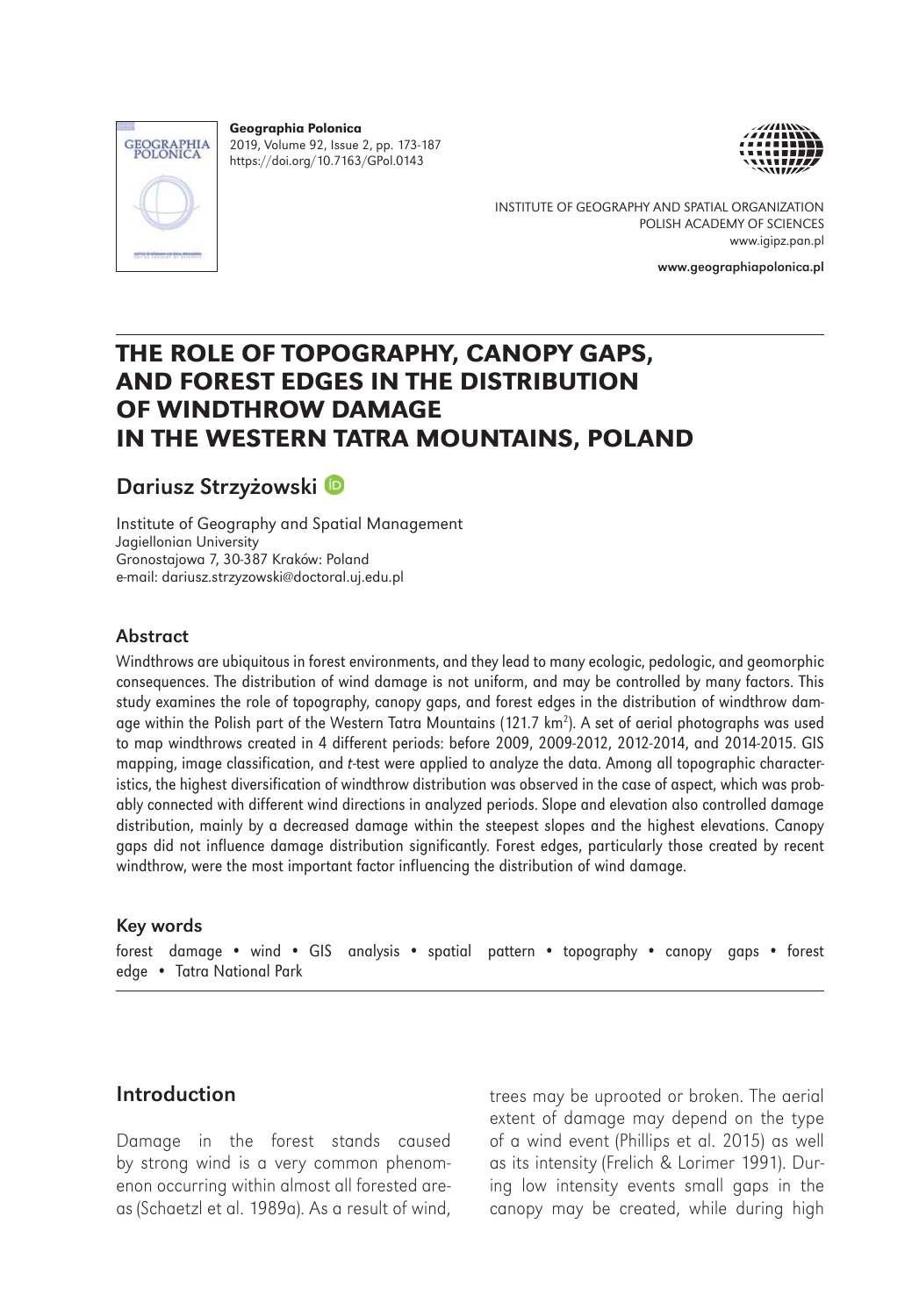intensity events extensive forest areas may be damaged (Schaetzl et al. 1989b).

The process of windthrow leads to many environmental consequences. Depending on the abovementioned intensity it may cause the replacement of single or small groups of trees, or a whole forest stand (Ulanova 2000). If damaged trees are uprooted, pit and mound features are created (Denny & Goodlett 1956; Putz 1983; Norman et al. 1994). This results in the mixing of soil, changes in the soil properties, and the creation of different microsites (Phillips & Marion 2004; Šamonil et al. 2010), which in turn may control the process of regeneration (Clinton & Baker 2000). The uprooting of trees also promotes biomechanical soil weathering (Phillips et al. 2005; Gabet & Mudd 2010), and causes the transporting of sediment which in the longer timescales leads to the denudation of hillslope (Pawlik et al. 2016; Phillips et al. 2017; Strzyżowski et al. 2018).

The distribution of windthrow damage is not uniform across a landscape (Cremeans & Kalisz, 1988). Thus, considering all windthrow consequences, the determination of factors which control the spatial distribution of wind damage seems to be an important issue, not only for the purpose of forest management, but also for a better understanding of the relations between different components of the forest environment.

Factors which influence the distribution of windthrow damage may be both biotic, and abiotic (Everham & Brokaw 1996). Biotic factors may include tree parameters, such as diameter, height, crown shape, root system architecture, or wood strength (Cremer et al. 1982; Peterson 2007), and forest stand parameters, such as tree density, age, species diversity, or condition of trees (Papaik et al. 2005; Evans et al. 2007). Abiotic factors incorporate topography, wind exposure, wind strength, soil and bedrock properties, and amount of rainfall (Kotarba 1970; Bzowski & Dziewolski 1973; Ruel et al. 1998; Kulakowski & Veblen 2002; Lenart et al. 2010). However, the results of the studies, especially those considering the role of topography

*Geographia Polonica 2019, 92, 2, pp. 173-187*

in the damage distribution, are not always unequivocal. For example some studies showed a positive relation between the amount of damage and the elevation (Evans et al. 2007; Lenart et al. 2010), while others indicated higher damage at lower topographic positions (Cremeans & Kalisz 1988). Frelich & Lorimer (1991) on the other hand pointed out that topography has no significant influence on the damage distribution.

Wind damage may be also promoted by the presence of forest gaps, and forest edges (Cremer et al. 1982; DeWalle 1983; Stacey et al. 1994; Gardiner et al. 1997). However, their contribution to windthrow may be considerably lower if trees become adopted to new, more windy conditions (Cremer et al. 1977; Stacey et al. 1994).

In this study an examination of factors which influenced the spatial distribution of wind damage is conducted. The investigation is based on different-age aerial photographs of the Western Tatra Mountains, the area which systematically encounters strong wind events. GIS methods are used to analyze damage distribution in four different periods. The main goals of the study are to: (1) define how and to what extent the distribution of wind damage was influenced by topographic features, such as: aspect, slope inclination, and elevation; (2) determine the role of forest canopy gaps, and forest edges in the distribution of windthrow damage.

# Study area

The study was conducted within the Polish part of the Western Tatra Mountains (121.7 km<sup>2</sup>), in the Tatra National Park. The Tatra Mountains are the highest mountain range in the Carpathians. The highest peaks reach a height of over 2500 m a.s.l. The southern, much higher elevated, part of the Polish Western Tatra Mountains is characterized by glacial and periglacial relief, which developed during the Pleistocene, while the northern part of the area has typical fluviodenudational relief (Klimaszewski 1972). The southern part of the Western Tatra Mountains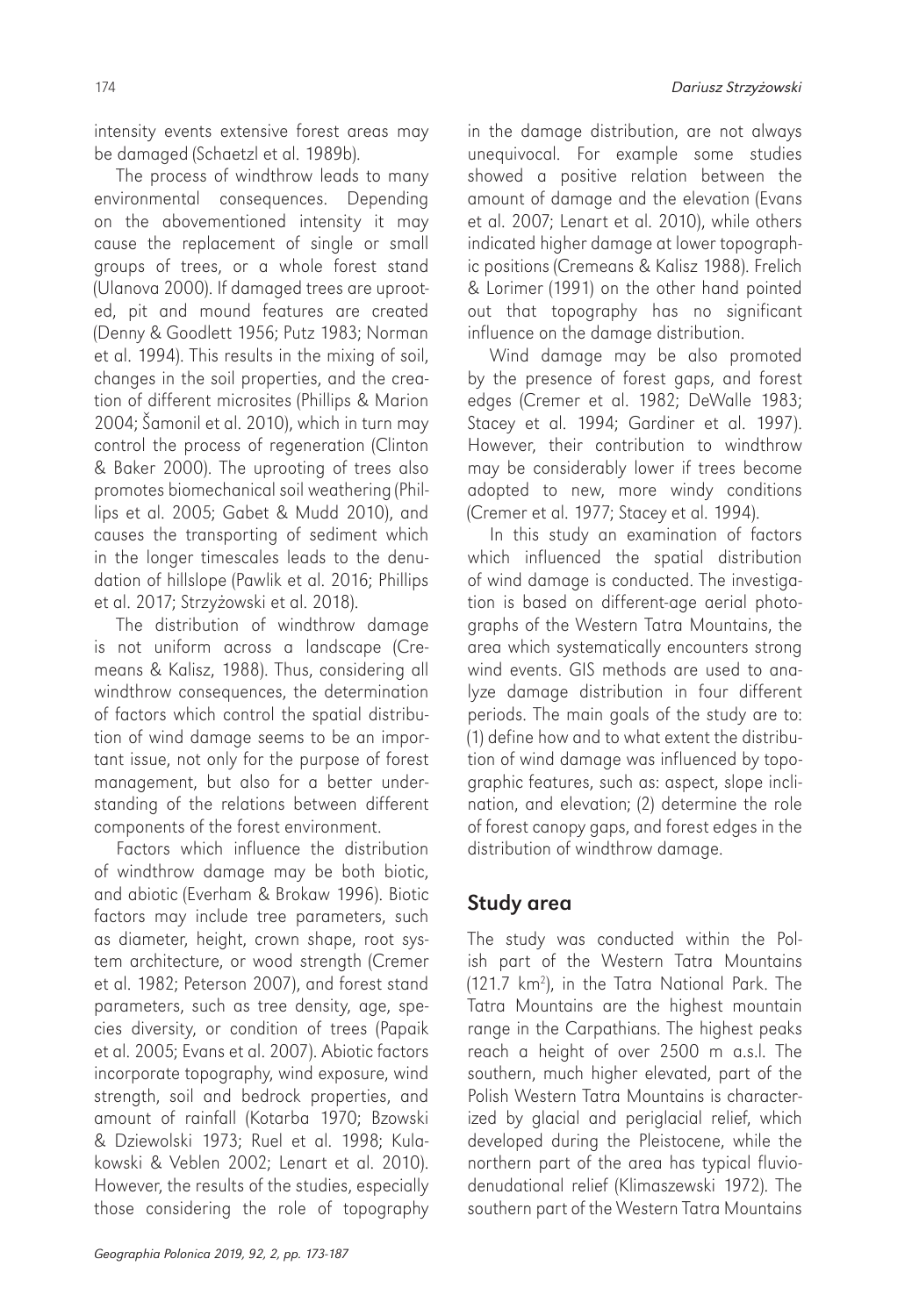is built of metamorphic rocks, mostly gneiss, schist, migmatite, and amphibolite. The valleys in this part of the massif are filled with moraine deposits and fluvioglacial deposits. The northern part of the Western Tatra Mountains is built of sedimentary rocks, mostly limestone, dolomite, marl, sandstone, and conglomerate. The valley bottoms at that area are filled with alluvial deposits (Bac- -Moszaszwili et al. 1979). Dominant soil types within the forested part of the area include: Umbric-Rendzic Leptosols, Cambic-Rendzic Leptosols, Eutric Cambisols, and Orthic Podzols (Skiba 2002).

Mean annual temperature is 4°C at 1150 m a.s.l., and -2°C at 2200 m a.s.l. (Hess 1974). Mean annual rainfall is 1400 mm, at 1150 m a.s.l., and reaches 1750 mm at the height of 2000 m a.s.l. (Hess 1974). The Tatra Mountains are characterized by frequent foehn wind events, which mostly occur between October and May, and their dominant direction is from the south (Niedźwiedź 1992). These winds cause significant damage in the forest cover. They may occasionally reach a speed above  $60 \text{ m} \cdot \text{s}^{-1}$ (Niedźwiedź 1992). Recently the most catastrophic windthrow events caused by foehn winds occurred in 1968, and in 2013, leading to the destruction of respectively 469, and 298 ha of the Tatra National Park forests

(Bzowski & Dziewolski 1973; Strzyżowski et al. 2018).

Natural forest structure in the Tatra Mountains should consist of deciduous forest belt up to the height of 1200 m a.s.l. and coniferous forest belt reaching the upper timber line at the height of 1550 m a.s.l. (Mirek 1996). The forests of the Tatra Mountains, however, were subject to intense logging and pasturing, which continued until the establishing of the Tatra National Park in 1954 (Ciurzycki 2003). The long period of this human impact led to substantial changes, especially in the structure of the lower forest belt. At the present state the forests of the Tatra Mountains are mostly composed of spruce which constitutes 92% of the whole forest cover in the Tatra National Park (Krameko sp. z o.o. 2005).

# **Methods**

For the purpose of the analysis orthophotos taken in 2009 (CODGiK 2017a), 2012 (Tatra National Park data), 2015 (CODGiK 2017a), and satellite imagery taken in 2014 (World-View-2; analyses were conducted in the Department of Research and Nature Conservation Management of the Tatra National Park) were used. The resolution of the images ranged between 0.2 and 0.5 m (Fig. 1). At first, all windthrow areas visible on those



Figure 1. Scheme presenting the time intervals of 4 monitoring periods, and the parameters of the aerial photographs used for the purpose of the analysis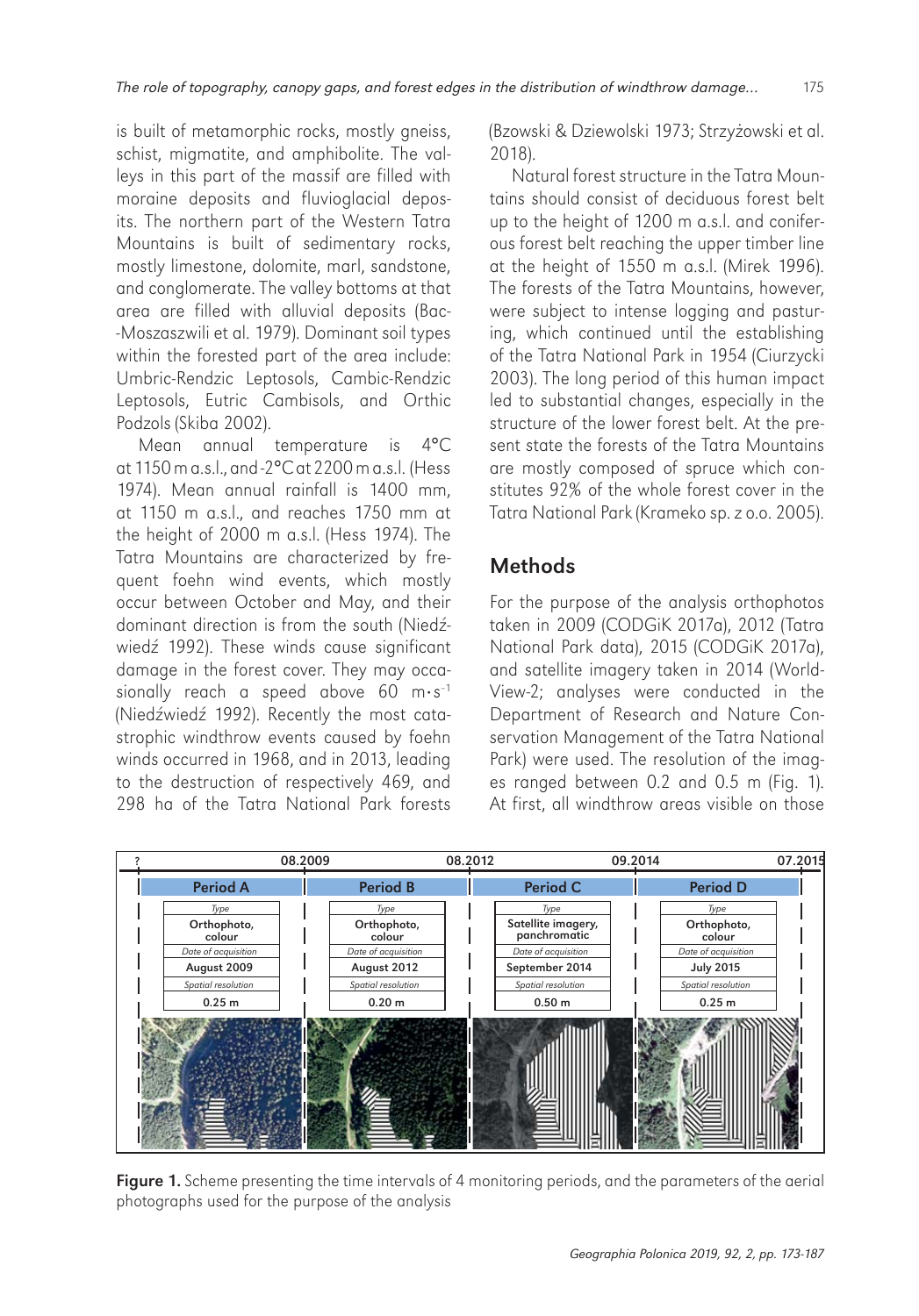images and located within the Polish part of the Western Tatra Mountains (121.7 km<sup>2</sup>) were digitized. As a result windthrows created in 4 different periods, i.e. before 2009 (period A), between 2009 and 2012 (period B), between 2012 and 2014 (period C), and between 2014 and 2015 (period D), were mapped. For all of those periods, excluding the period A, the time span during which windthrows were created was known with an accuracy of one month (Fig. 1). In the case of the period A, however, there was no sufficient data before the time of taking the first orthophoto (2009), so the time span during which those windthrow areas were created is not known.

There were some uncertainties during distinguishing windthrow areas created in the particular analyzed periods. Windthrow events frequently trigger an invasion of barkbeetle (Økland et al. 2016; Havašová et al. 2017), and thus, for the purpose of nature conservation, the Tatra National Park conducts logging operations within some of the windthrow areas. The operations include salvage logging of fallen trees (root plates are left in the field), and logging of dead, weakened, or bark beetle-affected trees. In spite of that, it was not always clear if an area which has been devoid of forest cover (when compared to the previous imagery) has been affected by windthrow or by logging operations. Hence, all the areas of reduced forest cover within which there were no apparent signs of fallen trunks or root plates were excluded from the analysis.

Area of the Polish part of the Western Tatra Mountains include both forested and unforested (e.g., dwarf pine belt, alpine belt) sites. For the purpose of the following analysis a shapefile containing only the area of the forest cover  $(84.2 \text{ km}^2)$  was prepared based on the Forest Data Bank of the State Forests Holding (Forest Data Bank 2017). To determine if aspect, slope, or elevation influenced the distribution of windthrow damage, the following procedure was conducted separately for each analyzed period (A, B, C, and D). Based on the digital elevation model

(3 x 3 m resolution; CODGiK 2017b), the area of forest cover (84.2 km<sup>2</sup>) was divided into intervals of aspect (0-360°, 24 intervals), slope (0-53°, 18 intervals), and elevation (892-1550 m a.s.l., 13 intervals). Then it was calculated what proportion of a forest area located within each interval of aspect, slope, and elevation was affected by windthrow damage.

To determine the role of canopy gaps in the distribution of windthrow damage the proportion of canopy gaps within the prewindthrow areas and within their surroundings was analyzed. This analysis, therefore, required the comparison of each windthrow site with its state before the windthrow creation (previous imagery). For each analyzed pre-windthrow area, a reference area was delineated, which surrounded the given pre-windthrow area, or was located within its direct vicinity. Each reference area was delineated in a topographic position similar to the position of a given pre-windthrow area and was at least as large as a given prewindthrow area. Then an appropriate orthophoto was clipped to each pre-windthrow and its reference area, and each of those pairs was classified using '*Maximum Likelihood Classification*' tool in ArcGIS 10.2. Two classes were distinguished: forests (trees) and canopy gaps (shaded areas among trees). Bands 1, 2, and 3 were used, since only those were available for the analyzed imageries. In most of the clipped orthophoto fragments only tree crowns and canopy gaps were present, and therefore, the classification was simple, and its accuracy was satisfactory. There were some cases in which unshaded meadows were difficult to distinguish from trees during the classification. In such situations corrections in the area of canopy gaps were made manually after the classification. Finally, shapefiles presenting the area of trees and canopy gaps for each pre-windthrow and reference area were generated. Based on these, the percentage of an area occupied by canopy gaps was calculated both for the pre-windthrow areas and for their reference areas. To check if the percentage of canopy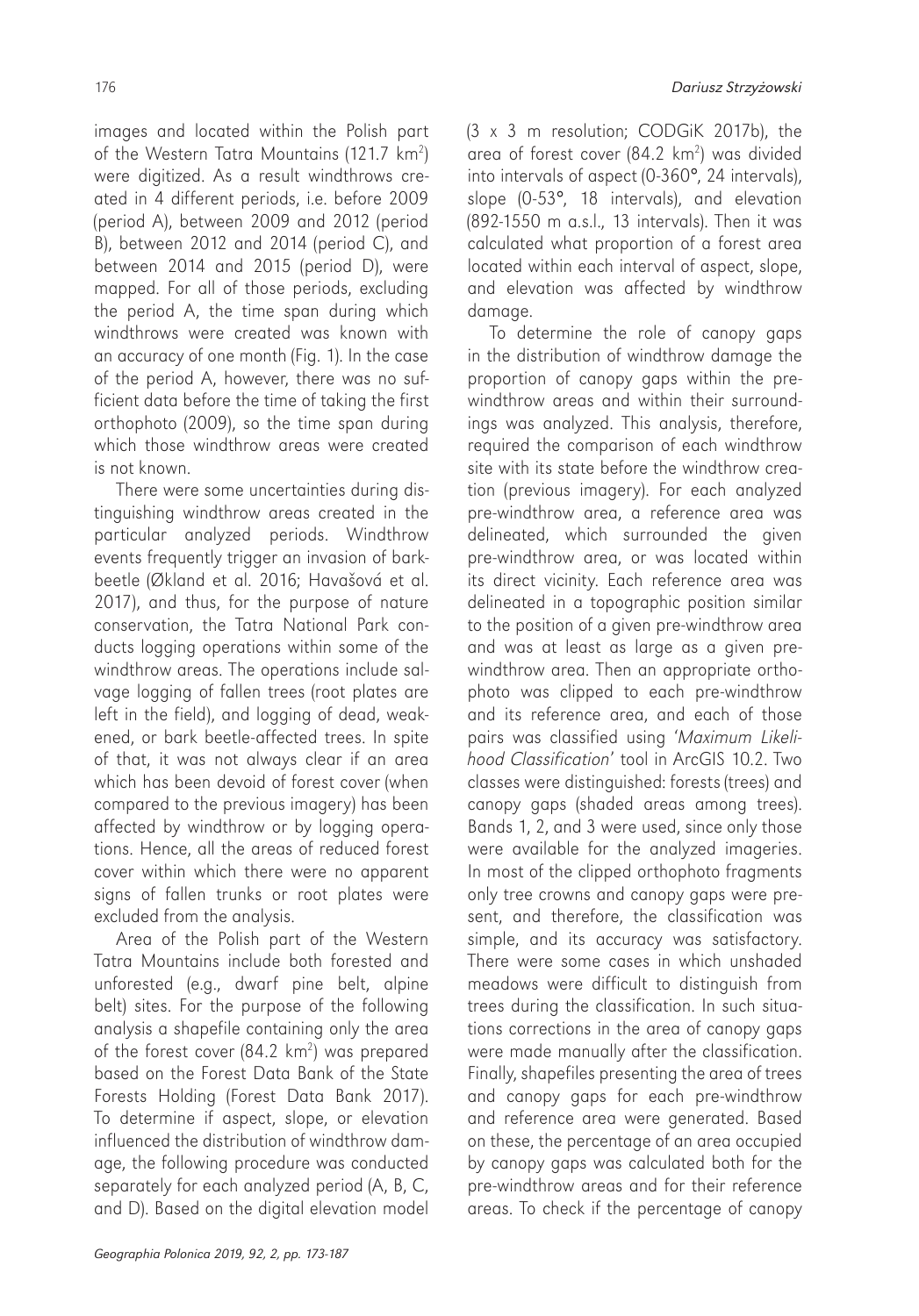gaps differed significantly between the prewindthrow areas and their reference areas, a *t*-test for two independent samples was applied for  $p = 0.05$ . To avoid biases in the results, all pre-windthrow areas which were classified as being created within the edge of the forest were excluded form this analysis, assuming that the effect of the forest edge may obscure the role of canopy gaps. Also all pre-windthrow areas were excluded for which finding a reference area characterized by a similar topographic position was impossible. Because of lack of data before 2009, and owing to the low quality of the satellite imagery taken in 2014, this analysis was conducted for periods B, and C.

To check the role of forest edges in the creation of windthrow damage, all windthrow areas digitized based on a given image were compared with the state of those sites presented by a previous image (before windthrow creation). For all of those pre-windthrow patches, the length of their perimeter, along which they were bordered (in the pre-windthrow period) by a no-forest area (meadow, recent windthrow, etc.) was measured. The percentage of this length in the length of the whole perimeter of a given pre-windthrow area was calculated. While no sufficient data before 2009 (first digitized windthrow areas – period A) was available, this analysis was conducted for periods B, C, and D.

# Results

The magnitude of windthrow damage differed among the four analyzed periods (Tab. 1). The most extensive damage was noted in the period C (nearly 300 ha of damage), when an extreme windthrow event occurred in December 2013. Totally, in all analyzed periods, 401.3 ha of forest were destroyed (Fig. 7A), which constitute 4.7% of the whole forest cover of the Polish part of the Western Tatra Mountains.

Generally there is no unequivocal pattern of windthrow damage distribution according to aspect, slope, and elevation. It appears, however, that each of those topographic characteristics influenced the distribution of windthrow to a certain extent.

The percentage of the forest area affected by windthrow was highly diversified by the aspect (Fig. 2). In the period A windthrows affected mostly forests located within W, N, and NE slopes. A similar situation was observed in the period B – the most extensive damage was noted on slopes W, NE, and partly E. Different damage distribution occurred within the period C. In this case the largest damage was noted within S and E slopes. In the period D forests were generally affected within W slopes, and exceptionally high damage occurred within W, SW, and NW exposures.

Analyzing the distribution of windthrow damage among different slope inclination intervals, some general trends may be noted. In all the analyzed periods the lowest proportion of damage was noted within the highest slope inclination intervals (Fig. 3). This is particularly pronounced in the periods A, B, and D, and somewhat less significant in the period C. The lowest slope

|  |  |  | Table 1. Windthrow areas created in 4 analyzed periods |  |  |  |  |  |  |
|--|--|--|--------------------------------------------------------|--|--|--|--|--|--|
|--|--|--|--------------------------------------------------------|--|--|--|--|--|--|

| Period   | Monitoring length<br>[months] | Area of windthrows<br>[ha] | Proportion of damaged<br>forest $[\%]$ |
|----------|-------------------------------|----------------------------|----------------------------------------|
| Period A | Unknown                       | 68.6                       | 0.8                                    |
| Period B | 36                            | 32.1                       | 0.4                                    |
| Period C | 25                            | 286.3                      | 3.4                                    |
| Period D | 10                            | 14.3                       | 0.2                                    |
| Total    | > 71                          | 401.3                      | 4.7                                    |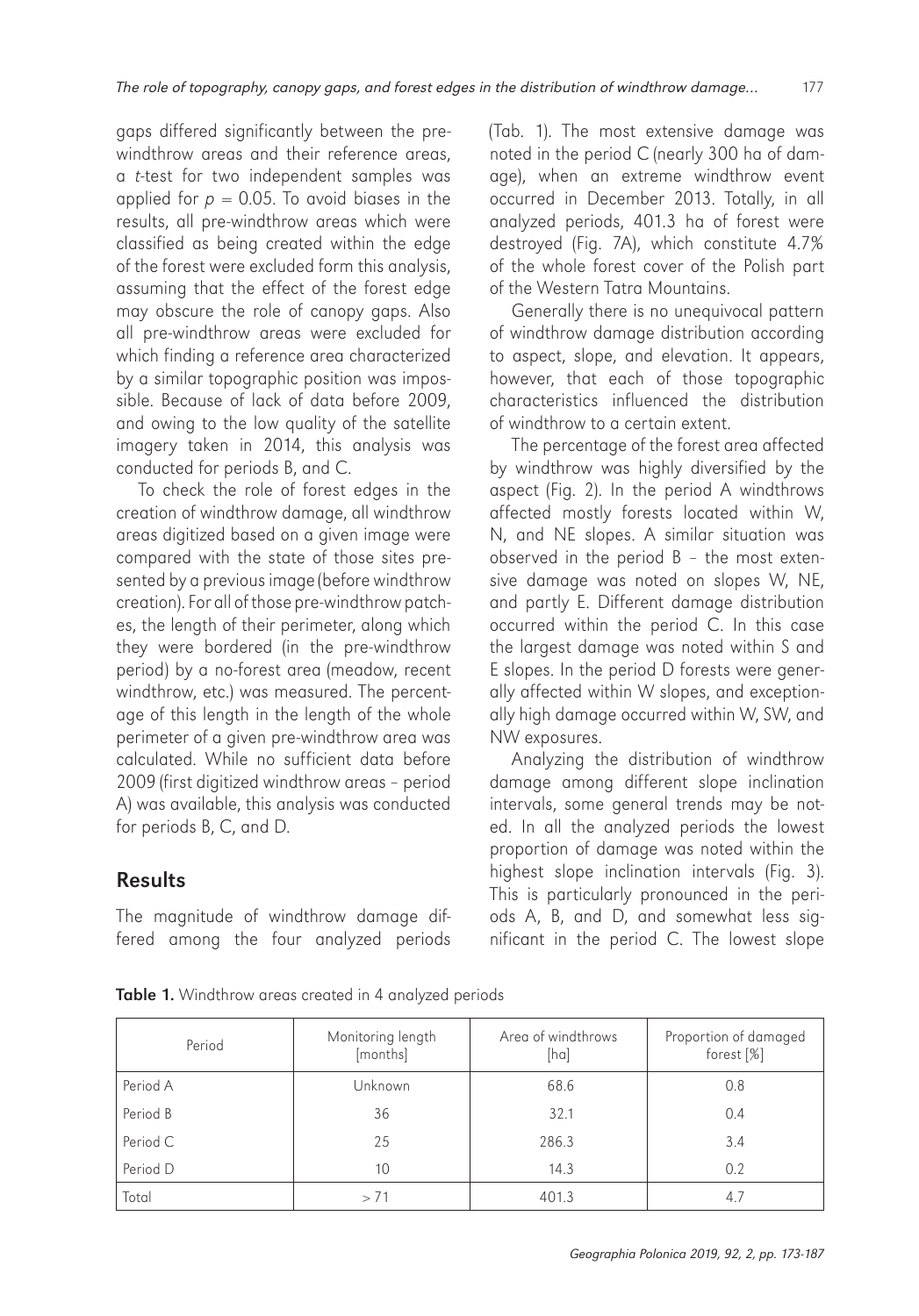

Figure 2. Percentage of the forest cover area of the Western Tatra Mountains affected by windthrows within 24 aspect intervals. Data is presented for 4 analyzed periods

inclinations in the period A (0-8°), C (0-11°), and in the period D (0-5°) also encountered a significantly lower proportion of windthrow damage than other slope intervals. However, this situation did not occur in the period B. Within three analyzed periods (A, B, and C) the largest proportion of windthrows was observed on slopes between 18 and 28°. Within the period D, however, the largest damage was noted on slopes 9-11°.

Distribution of windthrow damage among different elevation intervals is not uniform. Both the lowest and the highest elevations experienced a lower proportion of damage in all analyzed periods (Fig. 4). Three of the periods (B, C, D) are characterized by very similar damage distribution, with the most extensive windthrow areas located within the height of 1000-1150 m a.s.l., and the

lowest proportion of damage above 1300- 1350 m a.s.l. A somewhat different pattern of damage distribution was noted in the period A, in which the largest damage was noted within the elevation of 1250-1400 m a.s.l.

The analysis of the percentage of canopy gaps within the pre-windthrow areas and their reference areas, conducted for the periods B and C, did not show any unequivocal pattern. In the period B the percentage of an area occupied by canopy gaps was slightly lower within pre-windthrow areas than within their surroundings. However, in the period C the situation was reversed (Fig. 5). Nevertheless, the differences in both periods are not significant ( $p > 0.05$ ).

Analysis of the pre-windthrow sites showed that 63%, 56%, and 88% of the windthrow areas digitized respectively for the period B,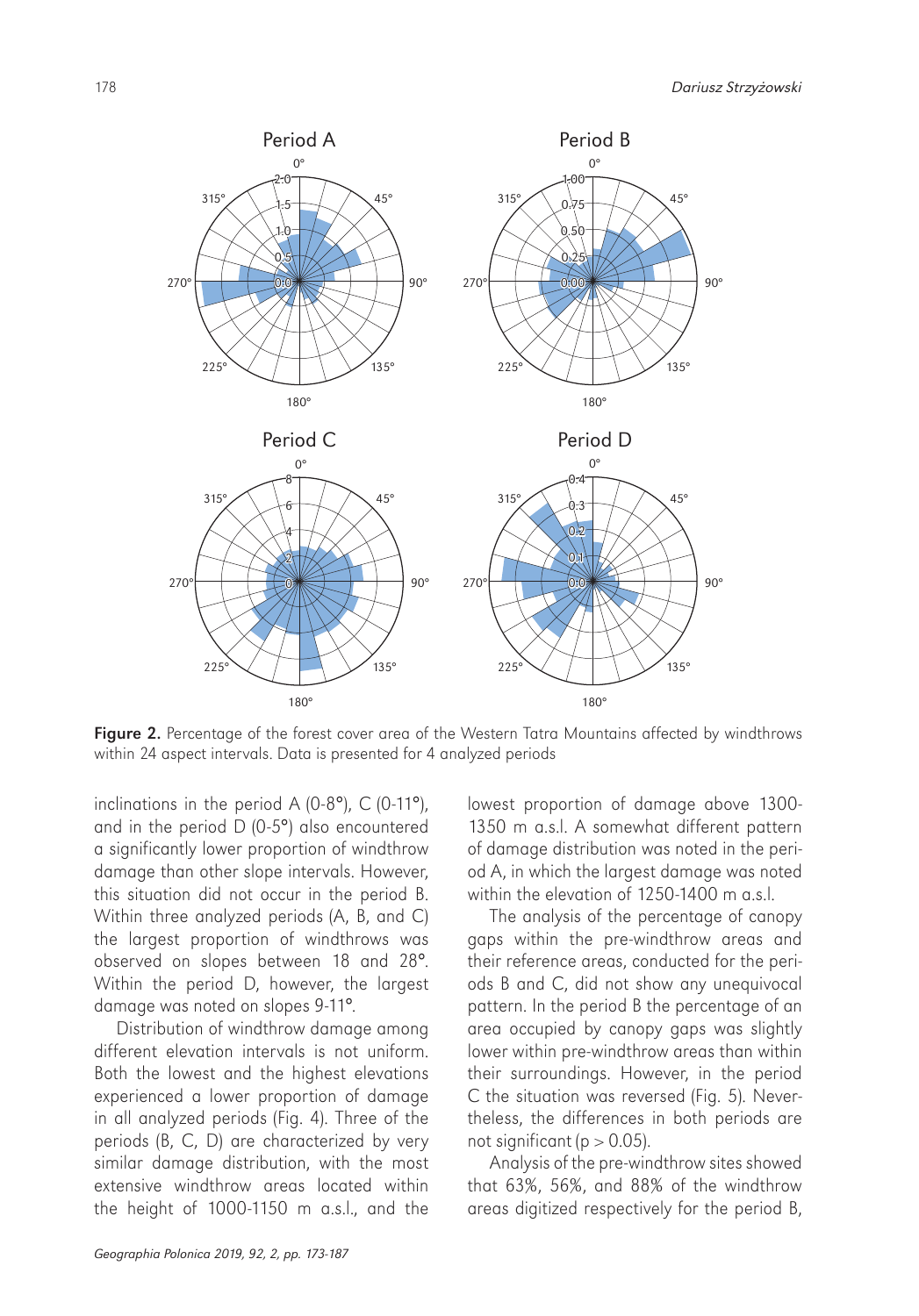

Figure 3. Percentage of the forest cover area of the Western Tatra Mountains affected by windthrows within 18 slope inclination intervals. The signatures under x axis means the upper boundary of a given slope interval. Data is presented for 4 analyzed periods

C, and D were created at the edges of the forest (Tab. 2). In 41% (period B), 35% (period C), and 67% (period D) of cases, the length along which those pre-windthrow areas bordered with the no-forest area was larger than 20% of their perimeter (Fig. 6).

The spatial distribution of the differentage windthrow patches suggests that the location of damage in the forests may be frequently controlled by the placement

of recently created windthrows. For the periods B, C, and D respectively, 41, 36, and 88% of the digitized windthrow areas were created in the direct vicinity of recent windthrows (Tab. 2). Thus, the creation of a windthrow in a given period was frequently followed by the enlargement of that windthrow site in the following period, which results in the spatial clustering of windthrow patches (Fig. 7B).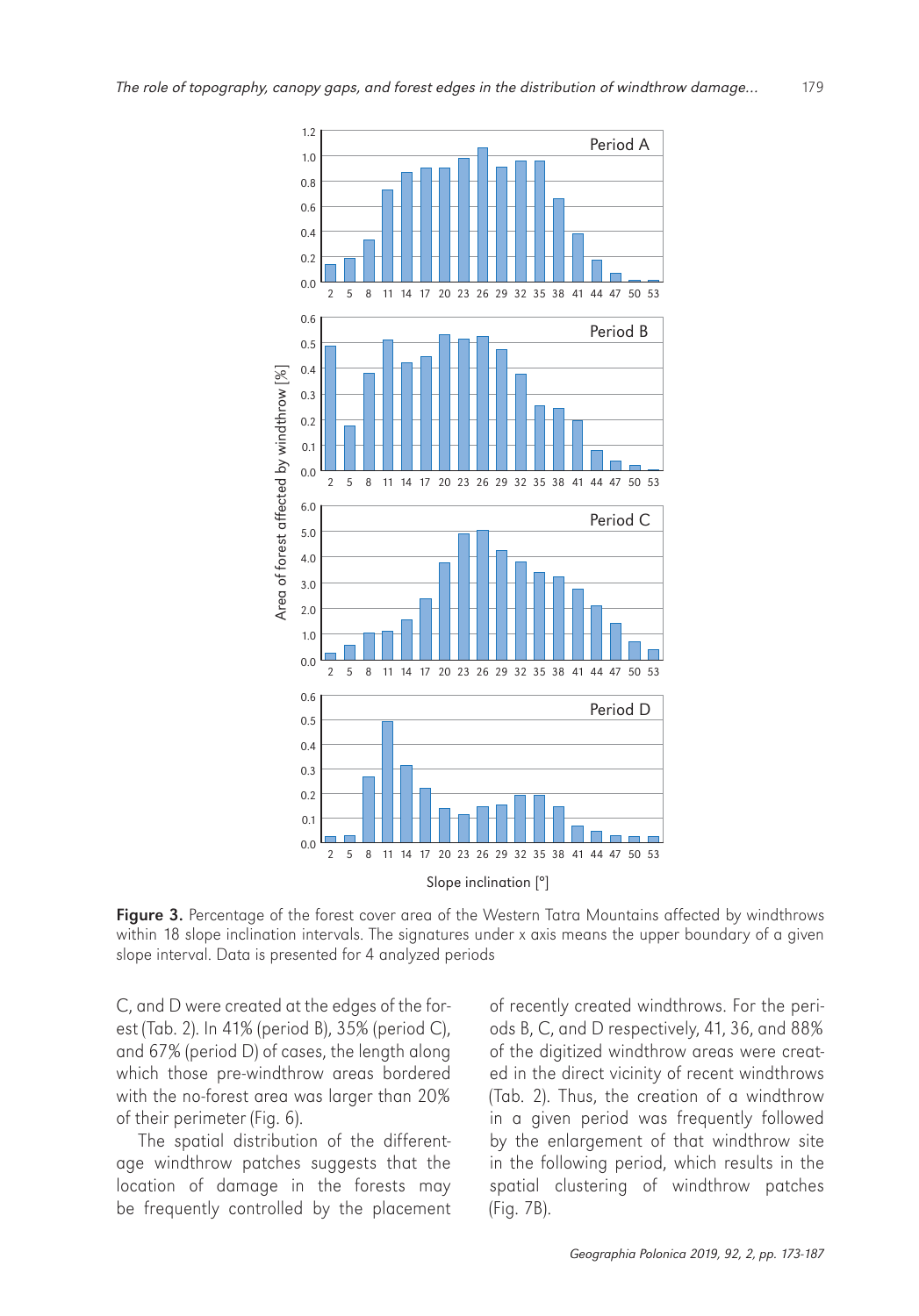

Figure 4. Percentage of the forest cover area of the Western Tatra Mountains affected by windthrows within 13 elevation intervals. The signatures next to the y axis means the upper boundary of a given elevation interval. The lower boundary of the first interval is 892 m a.s.l. Data is presented for 4 analyzed periods



Figure 5. Results of the *t*-test showing the differences in the area of forest canopy gaps between windthrow areas (before their creation), and their reference areas for the periods B, and C. The same letters means no statistically significant differences at  $p = 0.05$ . The dot inside the box is mean. The lower and upper edge of the box denote mean  $\pm$  SE. The lower and upper horizontal bars represent mean ± 1.96 SE

| <b>Table 2.</b> Number of digitized windthrow greas created in the direct vicinity of no-forest grea |  |  |  |
|------------------------------------------------------------------------------------------------------|--|--|--|
|                                                                                                      |  |  |  |

| Period   | Windthrow areas<br>neighboring recent<br>windthrows<br>$[\%]$ | Windthrow areas<br>neighboring<br>grasslands<br>[%] | Total<br>$\lceil\% \rceil$ |
|----------|---------------------------------------------------------------|-----------------------------------------------------|----------------------------|
| Period B | 41                                                            | 22                                                  | 63                         |
| Period C | 36                                                            | 20                                                  | 56                         |
| Period D | 88                                                            |                                                     | 88                         |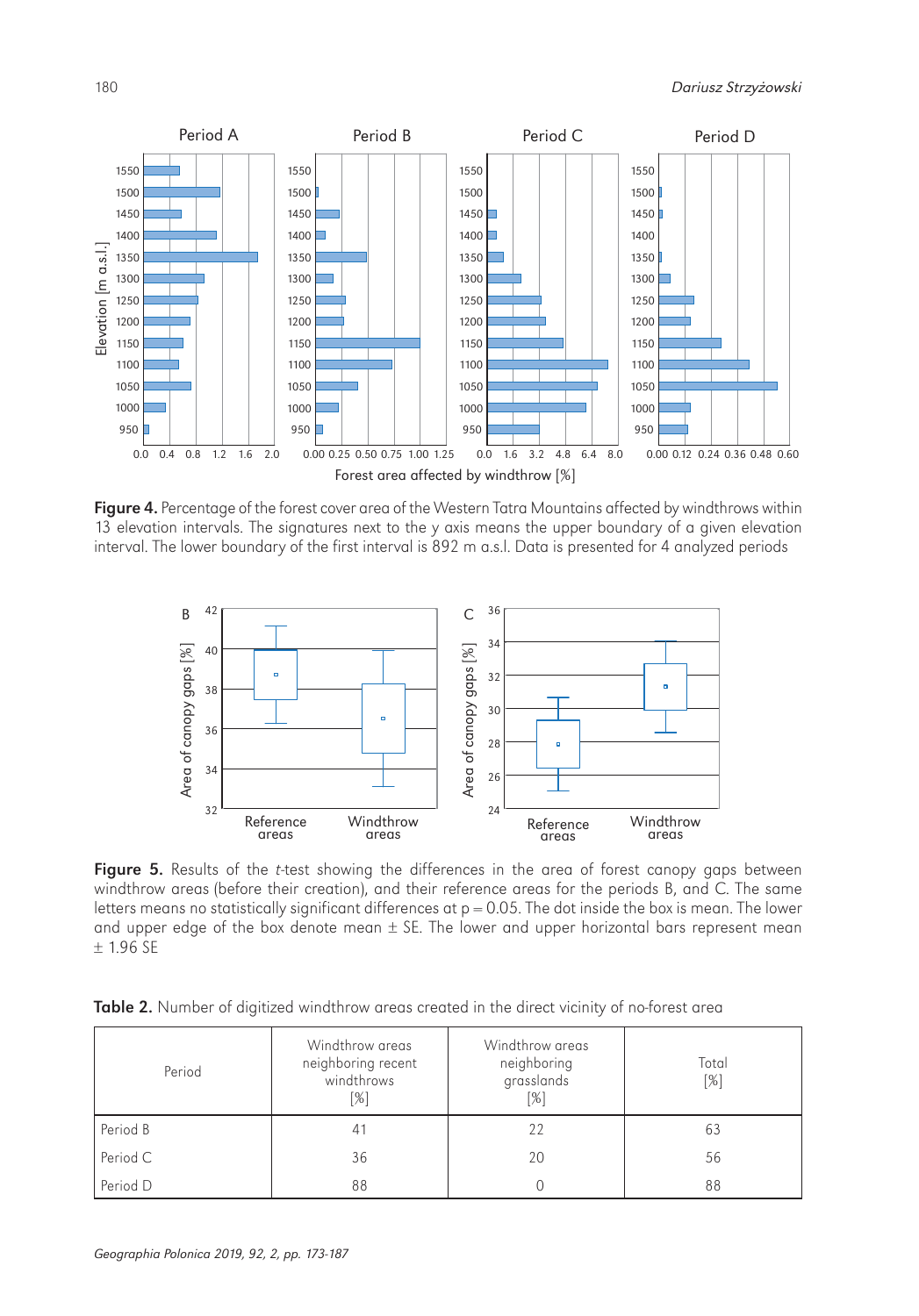

Figure 6. Box plot showing the distribution of the lengths of the digitized windthrow areas perimeter (as percentage) along which they were (before windthrow creation) bordered by no-forest area. Data is shown separately for three analyzed periods (A, B, and C). The dot inside the box is median. The lower and upper edge of the box denote 30th and 70th percentile. The lower and upper horizontal bars represent 10th and 90th percentile

#### **Discussion**

Topography may exert a considerable influence on the distribution of wind damage in the forests. In this research the most diversifying feature among all the analyzed topographic characteristics is the aspect. Different analyzed periods present different damage distribution according to the aspect, which may be connected with variability in the meteorological conditions during which windthrows were created. However, to determine meteorological conditions, the exact date of the given windthrow creation is needed, which is known only for the period C, in which almost the entire damage was created by one foehn wind event. During several hours of this event the direction of the wind ranged from 154 to 211° (IMWM data), and the largest damage was noted in the forests exposed to the south, which means that windward slopes were affected to a larger degree than lee slopes. This is contrary to the results presented by Sokołowski (1934) and Bzowski & Dziewolski (1973) who also analyzed the damage in the forests of the Tatra Mountains, and showed that windthrows were created mostly within lee slopes. Such relation was also noted by Jane (1986) who found higher damage within lee slopes in the forests of New Zealand. However, the flow of wind through a mountain area may be very complex, and significant deflections from the general wind direction may be noted (Kwiatkowski 1969; Kotarba 1970; Ruel et al. 1998; Clinton & Baker 2000). There were cases, in which little damage occurred within lee slopes, because the wind was deflected and flowed over those slopes (Foster & Boose 1992). Such a phenomenon may occur frequently within steep slopes (Sokołowski 1934; Bzowski & Dziewolski 1973). It may have, for example, influenced the distribution of windthrow damage which occurred in November 2004 within the southern slopes of the Tatra Mountains in Slovakia, where 120 km<sup>2</sup> of forests were destroyed by the northern wind. The damage occurred below 1250 m a.s.l., where the slopes become more gentle. The steepest slopes, above that height, avoided severe damage, which may be a result of abovementioned deflection of wind direction over steep slopes (Balon & Maciejowski 2005; Falťan et al. 2009; Minár et al. 2009).

On the other hand, trees growing within lee slopes may be more susceptible to windthrow compared to windward slopes, where trees are more adapted to the action of wind (Jane 1986). Moreover, tree pulling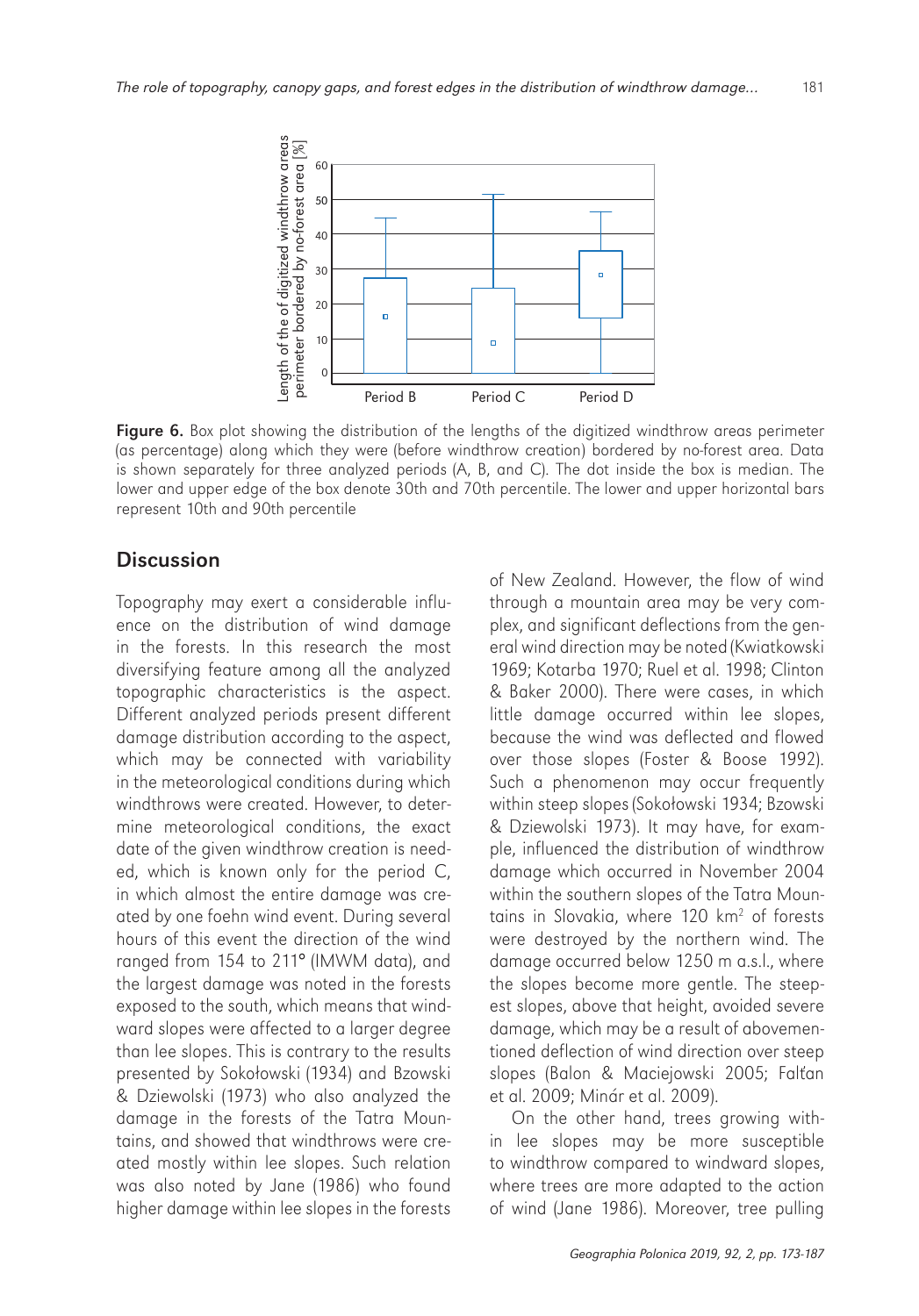

Figure 7. Map showing the distribution of all windthrow sites created during analyzed periods (a). Examples of windthrow areas which were enlarged by subsequent windthrow events in the following analyzed periods (b)

experiments on Sitka spruce showed that overturning a tree in a downslope direction requires significantly lower force than overturning it in an upslope direction (Nicoll et al. 2005). It appears then, that there is no rule as to whether lee or windward slopes are more susceptible to windthrow. During an extreme foehn wind event in the Tatra Mountains in 1968 (Bzowski & Dziewolski 1973) the direction of the wind ranged from SSE to SW, similarly to the event in 2013 (period C). However, the mean velocity of the wind in 1968 was up to 50 m·s–1 (Bzowski & Dziewolski 1973), which was significantly higher compared to the event in 2013 (29  $\text{m·s}^{-1}$ ; IMWM data). It may be that a difference in meteorological conditions, here mainly expressed by a different wind strength, led to different wind deflections, and in the one case (1968) lee slopes, and in the other (2013, period C) windward slopes were mostly damaged. Nevertheless, for a more comprehensive explanation of the role of aspect in wind damage distribution, a larger data set would be required. Unfortunately, in the case of many windthrow areas there is no data on the meteorological conditions during which they were created which underlines a need of further windthrow monitoring.

There is limited information in the literature on the role of slope inclination in the distribution of windthrow damage. Some of the authors observed no clear relation between slope inclination and the distribution of damage in the forests (Greenberg & McNab 1998; Kramer et al. 2001), and some found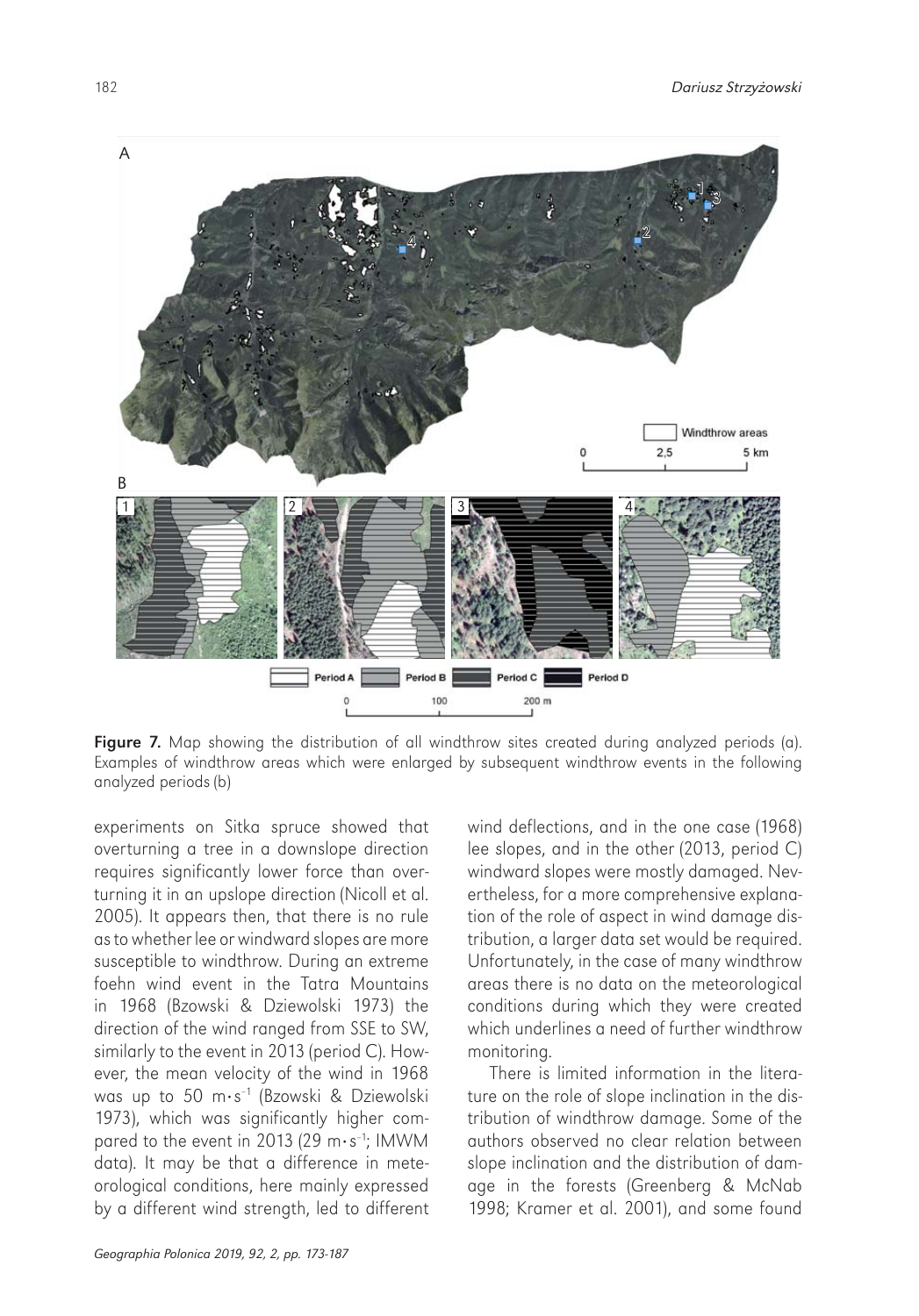a significant increase in the proportion of damaged trees with increasing slope (Lenart et al. 2010). One of the important relations, mentioned earlier, is the deflection of wind within steep lee slopes, which may result in low damage (Sokołowski 1934; Bzowski & Dziewolski 1973). In this study an explicit decrease in the proportion of damage was noted within the steepest slopes (above 41°), which is slightly less pronounced in the case of the period C. This may be evidence of wind deflection which causes sheltering of the steepest lee slopes. It may be also caused by the low angle between the surface, and the wind direction, which may cause wind to blow more parallel to the axis of tree trunks, both within lee and windward slopes, and thus wind pressure at a given tree is lower. Such relationship was pointed out by Balon & Maciejowski (2005), who assumed that this may be one of the reasons why steep slopes avoided forest damage during severe windthrow in the Slovakian Tatra Mountains in 2004.

Different remarks were noted on the role of elevation in the distribution of wind damage in the forests. Cremeans & Kalisz (1988) showed that the proportion of uprooted trees was higher within lower topographic positions than within ridges. Kulakowski & Veblen (2002), Evans et al. (2007), and Lenart et al. (2010) observed an increase in the proportion of windthrow damage at higher elevations. In the studied area the role of elevation in the localization of windthrow damage is mainly expressed in the decrease in the amount of damage within the highest elevation intervals which is mostly distinctive for the three analyzed periods. This is probably connected with the presence of the upper timber line, which is located on average at an altitude of 1550 m a.s.l. (Balon 1995), near which the uprooting of trees is quite uncommon (Schaetzl et al. 1989b). In the same three periods the largest damage occurred at an altitude of 1000-1150 m a.s.l., which is similar to the results obtained by Bzowski & Dziewolski (1973) for the catastrophic foehn wind that occurred in the Tatra Mountains in 1968. The reason of that may be the

presence of spruce monocultures in the lowest part of the Polish Tatra Mountains (see section Study area), which should be naturally overgrown by deciduous forest with the dominance of beech (Mirek 1996). Perhaps artificially introduced species are not adapted to the local conditions and thus are more prone to damage. A decrease in the proportion of damage within the lowest elevations may be also caused by lower wind speed within deep and narrow valleys whose axes are perpendicular to the wind direction (Ruel et al. 1998), and which are numerous in the study area.

The impact of canopy gaps on the forest dynamics was a subject of many studies. Worrall et al. (2005) showed that although the creation of natural canopy gaps is in most cases connected with tree diseases, the occurrence of bark beetle, or parasitic plants, their expansion is mostly caused by the action of wind. The occurrence of wide spaces between trees, however, does not always lead to their higher instability. Achim et al. (2005) showed that wider tree spacing led to an increase of critical wind force needed for trunk breakage. In the case of uprooting, however, this increase was lower. Gardiner et al. (1997) showed that wider tree spacing led to a decrease in susceptibility to trunk breakage, and an increase in susceptibility to uprooting. Cremer (1977, 1982) pointed out that trees in thinned stands are susceptible to wind damage in the period immediately after thinning operations. However, if these sites remain undisturbed for some period, trees bordering gaps may become adapted to wind even better than those growing in unthinned stands.

In the study area no significant relation was found in the proportion of an area occupied by canopy gaps between pre-windthrow areas and their reference areas, which may suggest that this factor had a rather secondary influence on the distribution of windthrow damage. Nonetheless, because of methodological limitations, this analysis was conducted for only part of the whole dataset (see Methods section), and therefore,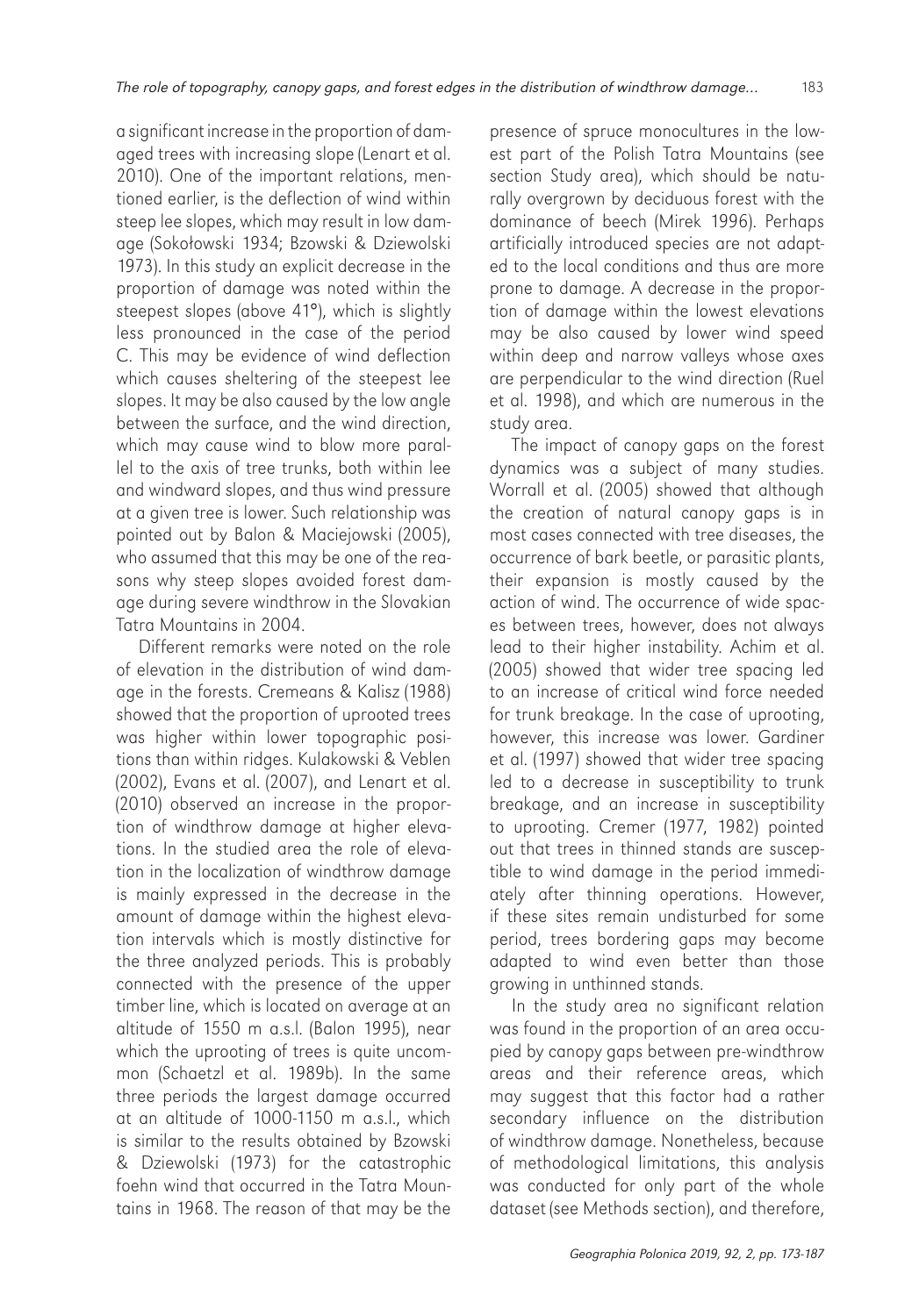it is possible that the overall effect of gaps was more explicit.

Forest edges were in many studies noted as vulnerable areas, where wind damage occurred more frequently than elsewhere (Alexander 1964; DeWalle 1983; Ruel et al. 2001; Pawlik 2012). Increased windthrow occurrence was reported both within forest edges created by clearcutting operations (Alexander 1964; DeWalle 1983) and within forest edges created by recent windthrow (Kwiatkowski 1969; Greene et al. 1992). Studies of wind forces and behaviour showed that trees growing at the edge of a forest experience far more wind loading than trees within a forest. However, wind loading decreases rapidly with the distance from the forest edge into the forest, as trees become more sheltered (Stacey et al. 1994; Gardiner et al. 1997). If trees at a forest edge remain undisturbed for a longer period they may become adapted to wind conditions, similarly to trees bordering a canopy gap (Cremer et al. 1977; Urban et al. 1994). In the study area a large proportion of windthrow patches were created at the edges of the forest. This proportion was exceptionally high (88%) in the period D, 1.5 years before which an extensive windthrow event occurred. Moreover, all of the windthrow areas created in the period D, were located in the direct neighbourhood of windthrow areas created in the period C. This would suggest that the presence of forest edges, especially those which were created recently, may be one of the primary factors controlling the location of damage in the forests.

### **Conclusions**

Damage in the forests caused by the action of wind is not uniformly distributed. It is difficult, however, to point to the factor which mostly influences the distribution of windthrow damage. Both abiotic and biotic factors may control the location of damage, and they may all act together, creating complex relations. Nevertheless, there certainly are features which are more important than

others. In this study the most important topographic feature influencing the distribution of wind damage was the aspect. The role of the slope, and the elevation was also noted, but their significance was limited to the most gentle and the steepest slopes, and to the lowest and the highest elevations.

One of the most important relations observed within the analyzed periods is the frequent occurrence of windthrows within forest edges and the common expansion of windthrow areas in those sites. This confirms earlier remarks about the vulnerability of forest edges, created both by logging and by recent wind damage, and shows that these sites, especially freshly created edges, are the places where further damage is mostly expected. The role of canopy gaps was not unequivocal in the analyzed periods, and thus of rather secondary importance.

There is a need for further investigation of the distribution of wind damage, especially the mapping of damaged areas immediately after their creation which would make it possible to assign meteorological data to each of them. Also a longer period of monitoring would be necessary so as to more comprehensively explain the complex relations controlling the spatial distribution of wind damage.

### Acknowledgements

The paper makes use of meteorological data provided by the Institute of Meteorology and Water Management – State Research Institute (IMGW–PIB).

#### Editors' note:

Unless otherwise stated, the sources of tables and figures are the authors', on the basis of their own research.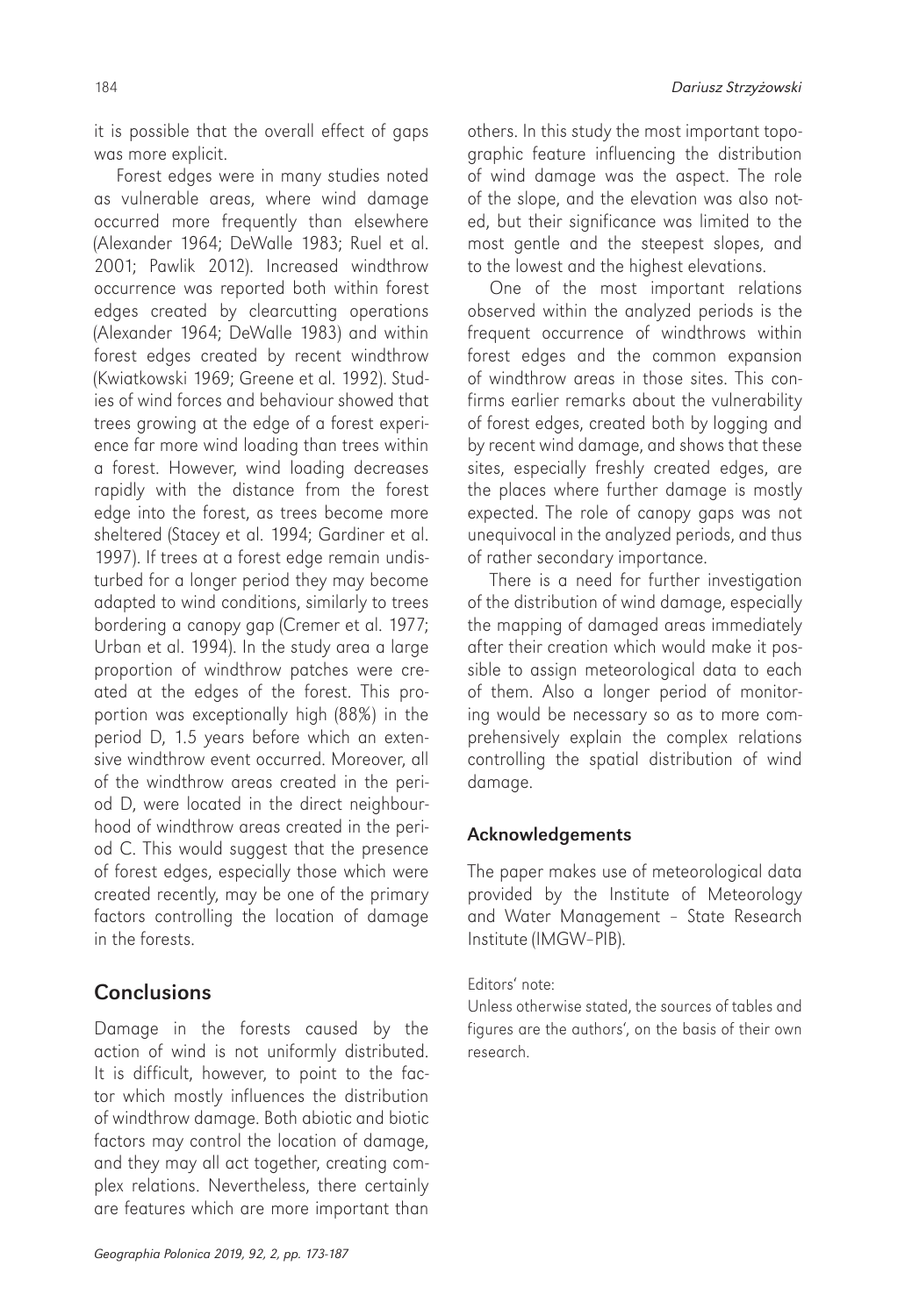### References

- ACHIM A., RUEL J–C., GARDINER B.A., 2005. *Evaluating the effect of precommercial thinning on the resistance of balsam fir to windthrow through experimentation, modelling, and development of simple indices.* Canadian Journal of Forest Research, vol. 35, no. 8, pp. 1844- 1853.
- ALEXANDER R.R., 1964. *Minimizing windfall around clear cuttings in Spruce–Fir forests.* Forest Science, vol. 10, no. 2, pp. 130-142.
- BAC-MOSZASZWILI M., BURCHART J., GŁAZEK J., IWA-NOW A., JAROSZEWSKI W., KOTAŃSKI Z., LEFELD J., MASTELLA L., OZIMKOWSKI W., RONIEWICZ P., SKUPIŃSKI A., WESTWALEWICZ-MOGILSKA E., 1979. *Mapa geologiczna Tatr Polskich*, 1:30,000. Warszawa: Wydawnictwa Geologiczne.
- BALON J., 1995. *The upper forest limit in the Tatra Mountains as a physico-geographical line.* Prace Geograficzne, vol. 98, pp. 171-187.
- BALON J., MACIEJOWSKI W., 2005*. Wp*ł*yw huraganowego wiatru z dnia 19 listopada 2004 na krajobraz po*ł*udniowego sk*ł*onu Tatr.* Problemy Ekologii Krajobrazu, vol. 17, pp. 92-100.
- BZOWSKI M., DZIEWOLSKI J., 1973. *Zniszczenia w lasach Tatrza*ń*skiego Parku Narodowego spowodowane przez wiatr halny wiosn*ą *1968 r.* Ochrona Przyrody, vol. 38, pp. 115-154.
- CIURZYCKI W., 2003. *Gospodarka pasterska a lasy Tatr Polskich.* Sylwan, vol. 147, no. 11, pp. 80-85.
- CLINTON B.D., BAKER C.R., 2000. *Catastrophic windthrow in the southern Appalachians: characteristics of pits and mounds and initial vegetation responses.* Forest Ecology and Management, vol. 126, no. 1, pp. 51-60.
- CODGIK, 2017a. *Ortofotomapa.* Centralny Ośrodek Dokumentacji Geograficznej i Kartograficznej, http://codgik.gov.pl/index.php/zasob/ ortofotomapa.html [12 September 2017].
- CODGIK, 2017b. Numeryczne dane wysokościowe. Centralny Ośrodek Dokumentacji Geograficznej i Kartograficznej, http://codgik.gov.pl/ index.php/zasob/numeryczne-dane-wysokosciowe.html [27 November 2017].
- CREMEANS D.W., KALISZ P.J., 1988. *Distribution and characteristics of windthrow microtopography on the Cumberland Plateau of Kentucky.* Soil Science Society of America Journal, vol. 52, no. 3, pp. 816-821.
- CREMER K.W., MEYERS B.J., VAN DER DUYS F., CRAIG I.E., 1977. *Silvicultural lessons from the 1974 windthrow in radiata pine plantations near Canberra.* Australian Forestry, vol. 40, no. 4, pp. 274-292.
- CREMER K.W., BOROUGH C.J., MCKINNELL F.H., CARTER P.R., 1982. *Effects of stocking and thinning on wind damage in plantations.* New Zealand Journal of Forestry Science, vol. 12, no. 2, pp. 244-268.
- DENNY C., GOODLETT J., 1956. *Microrelief resulting from fallen trees.* USGS Professional Publication, vol. 288, pp. 59-68.
- DEWALLE D.R., 1983. *Wind damage around clearcuts in the ridge and valley province of Pennsylvania.* Journal of Forestry, vol. 81, no. 3, pp. 158-159.
- EVERHAM E.E., BROKAW N.V.L., 1996. *Forest damage and recovery from catastrophic wind.* Botanical Review, vol. 62, no. 2, pp. 113-185.
- EVANS A.M., CAMP A.E., TYRRELL M.L., RILEY C.C., 2007. *Biotic and abiotic influences on wind disturbance in forests of NW Pennsylvania, USA.* Forest Ecology and Management, vol. 245, no. 1-3, pp. 44-53.
- FALŤAN V., KATINA S., BÁNOVSKÝ M., PAZÚROVÁ Z., 2009. *The influence of site conditions on the impact of windstorms on forests: the case of the High Tatras foothills (Slovakia) in 2004.* Moravian Geographical Reports, vol. 17, no. 3, pp. 10-18.
- FOREST DATA BANK, 2017. https://www.bdl.lasy.gov. pl/portal/ [12 October 2017].
- FOSTER D.R., BOOSE E.R., 1992. *Patterns of forest damage resulting from catastrophic wind in central New England, USA.* Journal of Ecology, vol. 80, no. 1, pp. 79-98.
- FRELICH L.E., LORIMER C.G., 1991. *Natural disturbance regimes in hemlock hardwood forests of the upper Great-Lakes Region.* Ecological Monographs, vol. 61, no. 2, pp. 145-164.
- GABET E.J., MUDD S.M., 2010. *Bedrock erosion by root fracture and tree throw: A coupled biogeomorphic model to explore the humped soil production function and the persistence of hillslope soils.* Journal of Geophysical Research, vol. 115, no. F4, pp. 1-14.
- GARDINER B.A., STACEY G.R., BELCHER R.E., WOOD C.J., 1997. *Field and wind tunnel assessments of the implications of respacing and*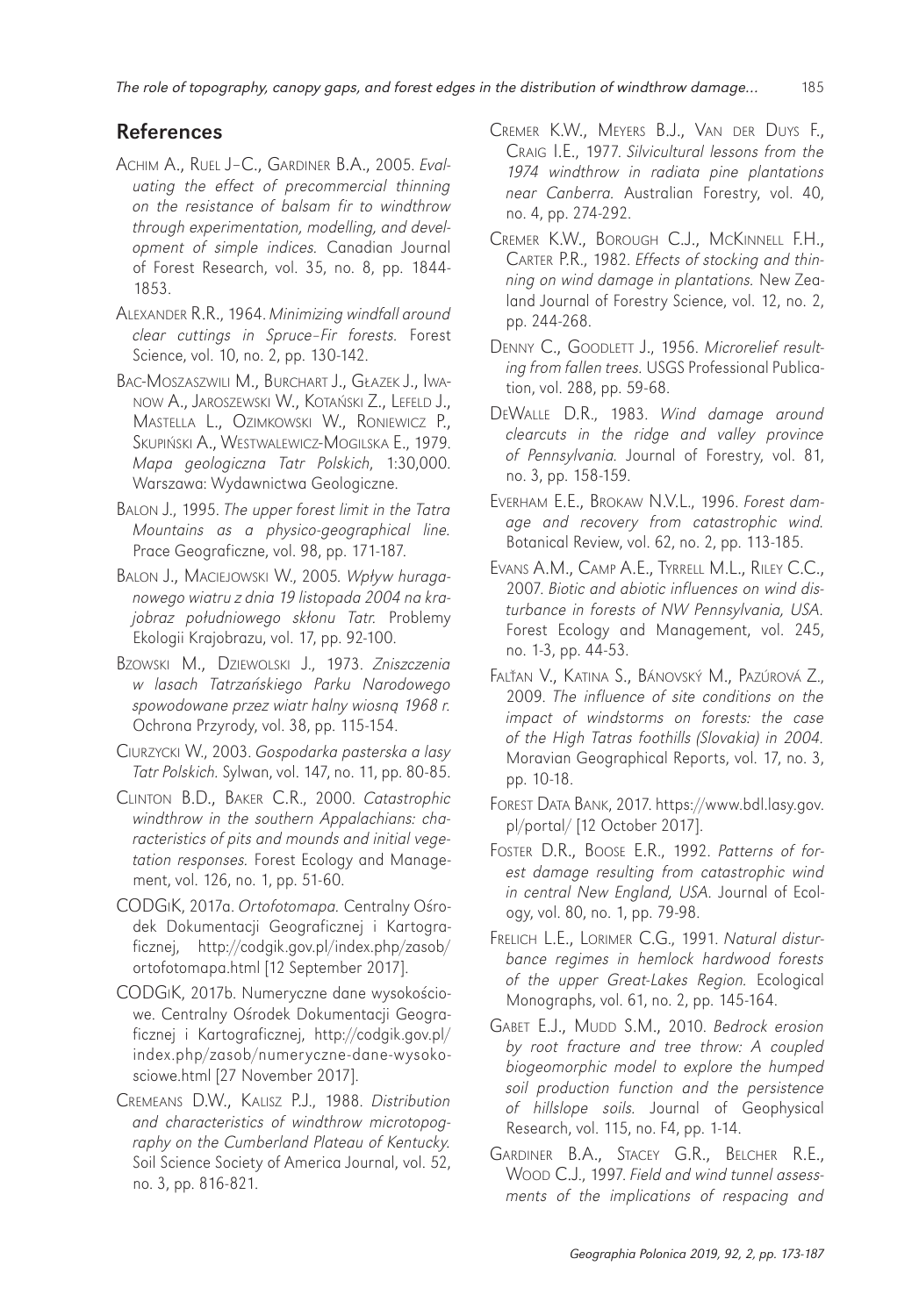*thinning for tree stability.* Forestry, vol. 70, no. 3, pp. 233-252.

- GREENBERG C.H., MCNAB W.H., 1998. *Forest disturbance in hurricane-related downbursts in the Appalachian mountains of North Carolina.* Forest Ecology and Management, vol. 104, no. 1, pp. 179-191.
- HAVAŠOVÁ M., FERENČÍK J., JAKUŠ R., 2017. *Interactions between windthrows, bark beetles and forest management in the Tatra national parks.* Forest Ecology and Management, vol. 391, no. 1, pp. 349-361.
- HESS M., 1974. *Pi*ę*tra klimatyczne Tatr.* Czasopismo Geograficzne, vol. 45, no. 1, pp. 75- 93.
- JANE G.T., 1986. *Wind damage as an ecological process in mountain beech forests of Canterbury, New Zealand.* New Zealand Journal of Ecology, vol. 9, pp. 25-39.
- KLIMASZEWSKI M., 1972. *Karpaty Wewn*ę*trzne* [in:] M. Klimaszewski (ed.), Geomorfologia Polski, tom 1, Polska Południowa. Góry i Wyżyny, pp. 24-52.
- KOTARBA A., 1970. *The morphogenetic role of foehn wind in the Tatra Mts.* Studia Geomorphologica Carpatho-Balcanica, vol. 4, pp. 171-188.
- KRAMEKO SP. Z O.O., 2005. *Dokumentacja urz*ą*dzeniowa Lasów Skarbu Pa*ń*stwa Tatrza*ń*skiego Parku Narodowego na okres od 1 stycznia 2006 roku do 31 grudnia 2025 roku.* Zakopane.
- KRAMER M.G., HANSEN A.J., TAPER M.L., KISS-INGER E.J., 2001. *Abiotic controls on long-term windthrow disturbance and temperate rain forest dynamics in Southeast Alaska.* Ecology, vol. 82, no. 10, pp. 2749-2768.
- KULAKOWSKI D., VEBLEN T.T., 2002. *Influences of fire history and topography on the pattern of a severe wind blowdown in a Colorado subalpine forest.* Journal of Ecology, vol. 90, no. 5, pp. 806-819.
- KWIATKOWSKI J., 1969. *Klimatologiczna geneza wy*ł*omów le*ś*nych w Karkonoszach.* Czasopismo Geograficzne, vol. 40, no. 3, pp. 365-373.
- LENART M.T., FALK D.A., SCATENA F.N., OSTERKAMP W.R., 2010. *Estimating soil turnover rate from tree uprooting during hurricanes in Puerto Rico.* Forest Ecology and Management, vol. 259, no. 6, pp. 1076-1084.
- MINÁR J., FALŤAN V., BÁNOVSKÝ M., DAMANKOŠO-VÁ Z., KOŽUCH M., 2009. *Influence of site conditions on the windstorm impact: A case study*

*of the High Tatras foothills in 2004.* Landform Analysis, vol. 10, pp. 95-101.

- MIREK Z., 1996. *Tatry i Tatrza*ń*ski Park Narodowy – wiadomo*ś*ci ogólne* [in:] Z. Mirek, Z. Głowaciński, K. Klimek, H. Piękoś-Mirkowa (eds.), Przyroda Tatrzańskiego Parku Narodowego. Tatrzański Park Narodowy, Zakopane: Tatrzański Park Narodowy, pp. 17-26.
- NICOLL B.C., ACHIM A., MOCHAN S., GARDIN-ER B.A., 2005. *Does steep terrain influence tree stability? A field investigation.* Canadian Journal of Forest Research, vol. 35, no. 10, pp. 2360-2367.
- NIEDŹWIEDŹ T., 1992. *Climate of the Tatra Mountains.* Mountain Research and Development, vol. 12, no. 3, pp. 131-146.
- NORMAN S.A., SCHAETZL R.J., SMALL T.W., 1995. *Effects of slope angle on mass movement by tree uprooting.* Geomorphology, vol. 14, no. 1, pp. 19-27.
- ØKLAND B., NIKOLOV C., KROKENE P., VAKULA J., 2016. *Transition from windfall- to patch-driven outbreak dynamics of the spruce bark beetle Ips typographus.* Forest Ecology and Management, vol. 363, no. C, pp. 63-73.
- PAPAIK M.J., CANHAM C.D., LATTY E.F., WOODS K.D., 2005. *Effects of an introduced pathogen on resistance to natural disturbance: Beech bark disease and windthrow.* Canadian Journal of Forest Research, vol. 35, no. 8, pp. 1832-1843.
- PAWLIK Ł., 2012. *Przekszta*ł*cenia powierzchni stokowych w Sudetach w wyniku procesu saltacji wykrotowej.* Landform Analysis, vol. 20, pp. 79-94.
- PAWLIK Ł., MIGOŃ P., SZYMANOWSKI M., 2016. *Local- and regional-scale biomorphodynamics due to tree uprooting in semi-natural and manager montane forest of the Sudetes Mountains, Central Europe.* Earth Surface Processes Landforms, vol. 41, no. 9, pp. 1250-1265.
- PETERSON C.J., 2007. *Consistent influence of tree diameter and species on damage in nine eastern North America tornado blowdowns.* Forest Ecology and Management, vol. 250, no. 1-2, pp. 96-106.
- PHILLIPS J.D., MARION D.A., 2004. *Pedological memory in forest soil development.* Forest Ecology and Management, vol. 188, no. 1-3, pp. 363-380.